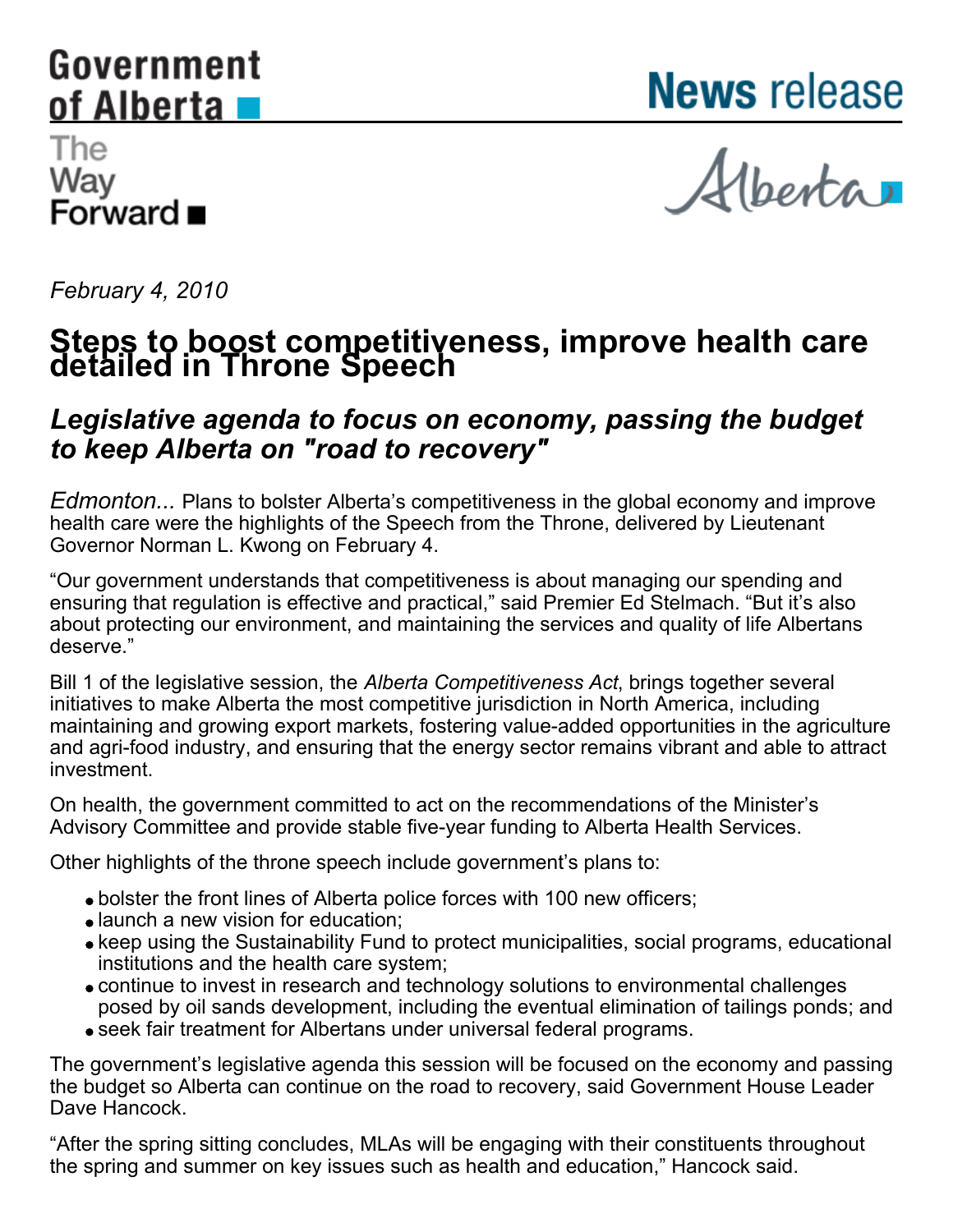The full text of the 2010 Speech from the Throne is available online at [www.alberta.ca](http://www.alberta.ca).

-30-

**Backgrounders:** Highlights of the 2010 Speech from the Throne Bills for Spring 2010 Legislative Sitting

# **Media inquiries may be directed to:**

Jerry Bellikka Office of the Premier 780-422-4905 780-237-5509 (cell) e-mail: [jerry.bellikka@gov.ab.ca](mailto:jerry.bellikka@gov.ab.ca)

To call toll free within Alberta dial 310-0000.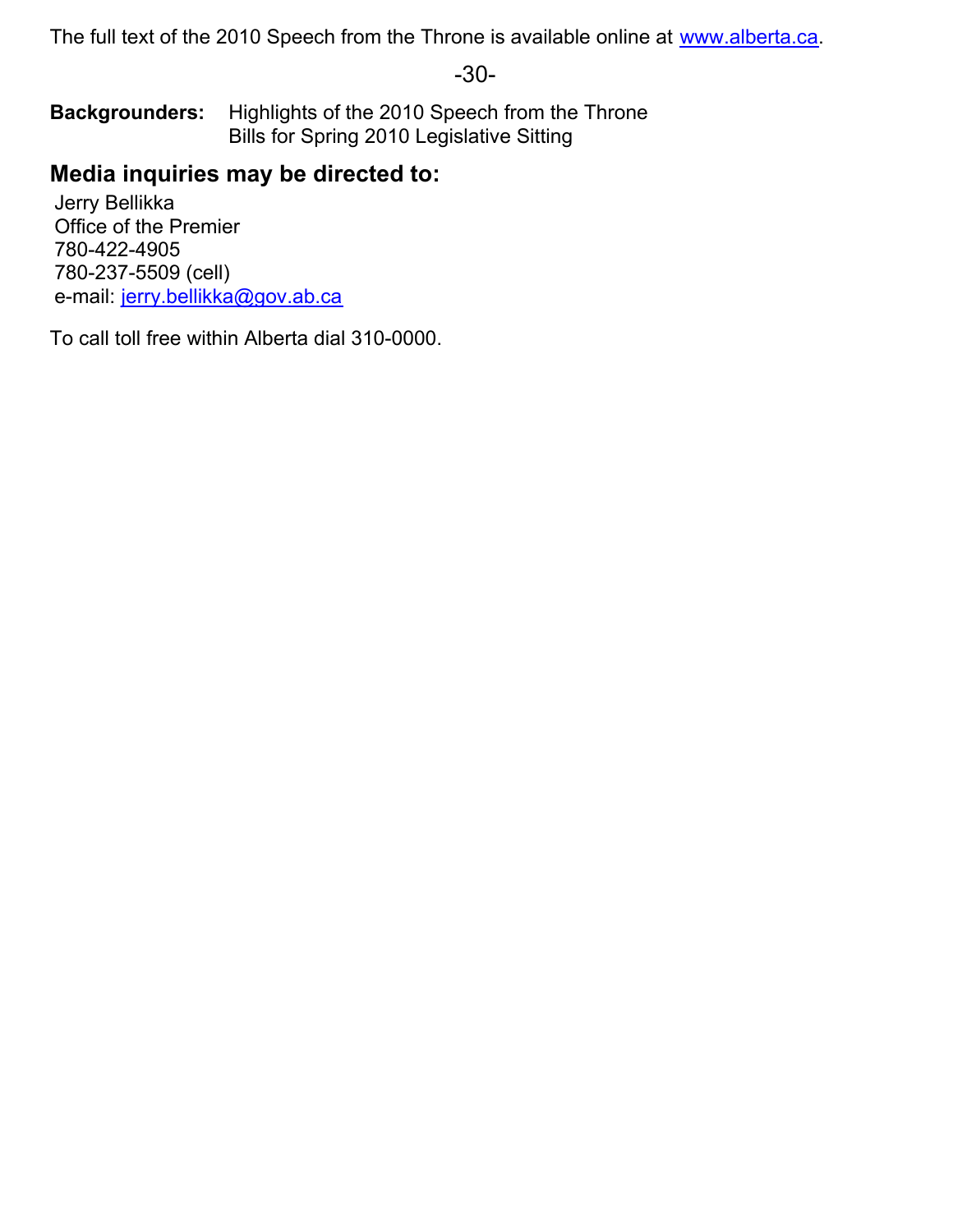*February 4, 2010*

# **Highlights of the 2010 Speech from the Throne**

The following are highlights of initiatives laid out in the February 2010 Speech from the Throne.

# *Alberta's Fiscal Advantage*

- Use our carefully planned fiscal advantages, including low taxes and the nearly \$25 billion that was saved and invested during good times, to position Alberta for a strong recovery.
- Keep using the Sustainability Fund to protect municipalities, social programs, educational institutions and the health care system.
- Continue to strengthen infrastructure in all regions of the province.
- Introduce Alberta Capital Bonds with proceeds directed to building seniors' accommodations.
- Carefully manage government spending, with a focus on key priorities such as health, education and supports for vulnerable Albertans.

### *Improving Health Care*

- Act on the recommendations of the Minister's Advisory Committee on Health to make the publicly funded health system more patient-focused.
- Create a new Alberta Health Act.
- Engage Albertans in the on-going evolution of the health system.
- Provide stable, five-year funding to Alberta Health Services.
- Focus on better performance in key areas such as wait times and access.
- Seek input from, and be accountable to, Albertans on whether the health system is performing to their expectations.

# *Building Safe, Caring Communities*

- Address gang crime through the Alberta Gang Reduction Strategy.
- Table witness protection legislation.
- Bolster the front lines of Alberta police forces with 100 new officers.
- Meet government's goal of creating 14,000 new child care spaces.
- Work with partners to develop 11,000 affordable housing units by 2012, and act on the Ten-Year Plan to End Homelessness.
- Better integrate social programs to improve service to clients.
- Continue to advocate for reforms to the retirement income system, and if necessary, join with BC and Saskatchewan to develop options for a regional retirement income plan.

# *Increasingly Competitive in a Global Economy*

- Launch a new vision for education.
- Strengthen the province's research and innovation system.
- Ensure that the workforce has the right skills to keep Alberta strong.
- Continue to work with the federal government to expand direct air access between Alberta and its key markets.
- Invest in new transportation infrastructure to support economic growth in the North.
- Work toward a Western Economic Partnership with BC and Saskatchewan to create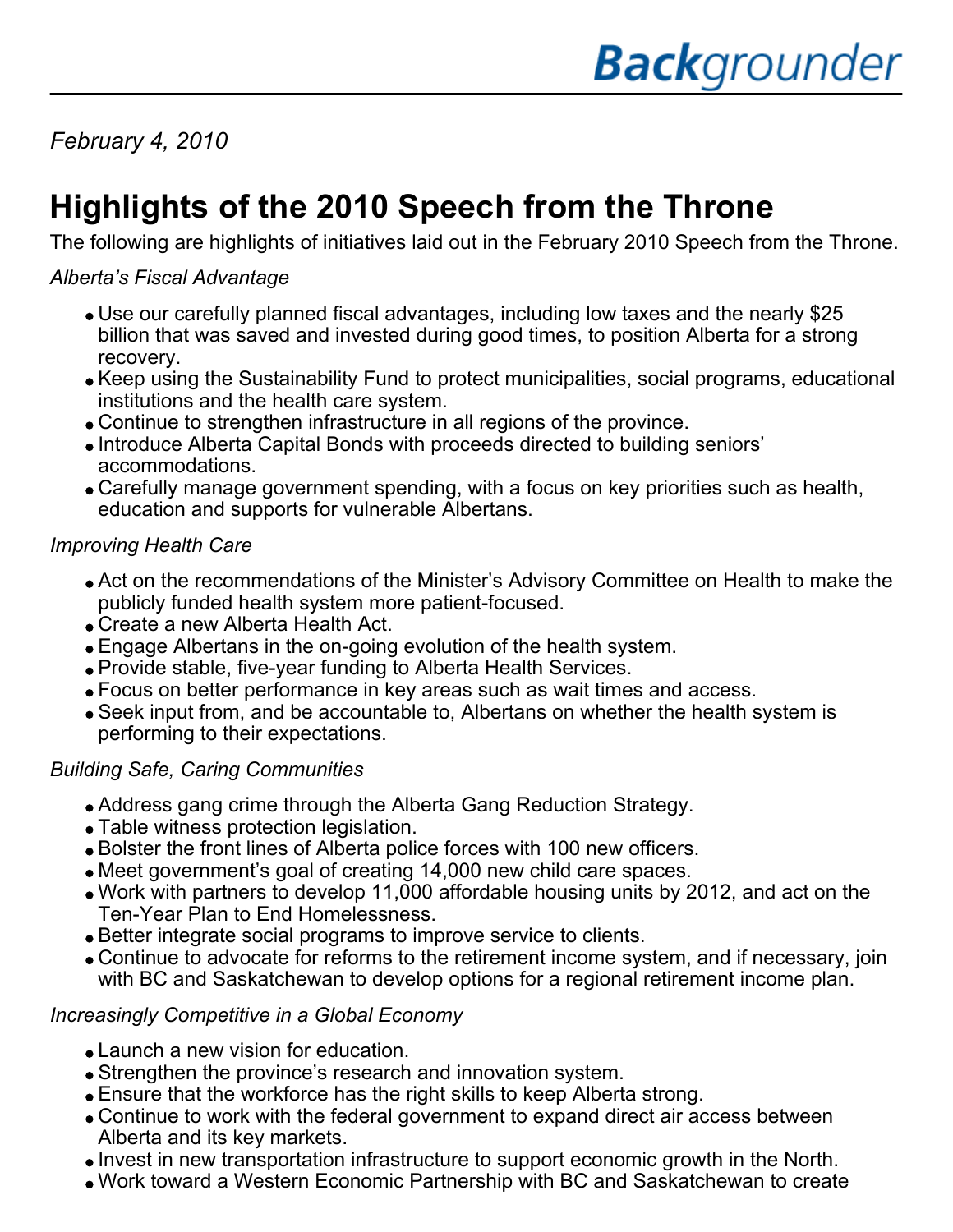Canada's largest boundary-free trade and investment market.

- Work with BC and Saskatchewan on a joint trade mission to China and Japan.
- Ensure that government regulation is both clear and practical.
- Complete the review of the First Nations Consultation Policy and Guidelines on Land Management and Resource Development.
- Increase Alberta's competitive edge in agriculture and agri-food by fostering value-added opportunities and increasing access to important international markets.
- Ensure the energy industry continues to attract investment and create new technologies.
- Ensure that Alberta is an attractive place to do business, guided by the findings of the competitiveness review.
- Introduce Bill 1, the *Alberta Competitiveness Act*, to signal government's resolve to make Alberta the most competitive jurisdiction in North America.
- Continue to work on a world-class, integrated petrochemical hub, drawing on the raw materials from the oil sands and accelerated by the bitumen royalty-in-kind policy, to add value to Alberta's resources in Alberta.

# *A Clean Energy Future*

- Continue the fight against the mountain pine beetle.
- Work with Ottawa to reach a continental approach to controlling greenhouse gas emissions.
- Develop new opportunities to participate in markets like China and India, while securing access to the emerging clean energy market in the U.S.
- Continue to promote Alberta and the technological advances Alberta industries have made in environmental management, such as their work on carbon capture and storage.
- Continue to invest in research and technology solutions to environmental challenges posed by oil sands development, including the eventual elimination of tailings ponds.

# *Alberta's Place in Canada*

- Seek fair treatment for Albertans under universal federal programs.
- Use expert advice from the Premier's Council on Economic Strategy to set a path to a secure and prosperous future for Albertans.
- Share Alberta's story at the Olympics, and elsewhere on the global stage, to promote our province.
- Continue to build world-class universities of the 21st century.

-30-

# **Media inquiries may be directed to:**

Jerry Bellikka Office of the Premier 780-422-4905 780-237-5509 (cell) e-mail: [jerry.bellikka@gov.ab.ca](mailto:jerry.bellikka@gov.ab.ca)

To call toll free within Alberta dial 310-0000.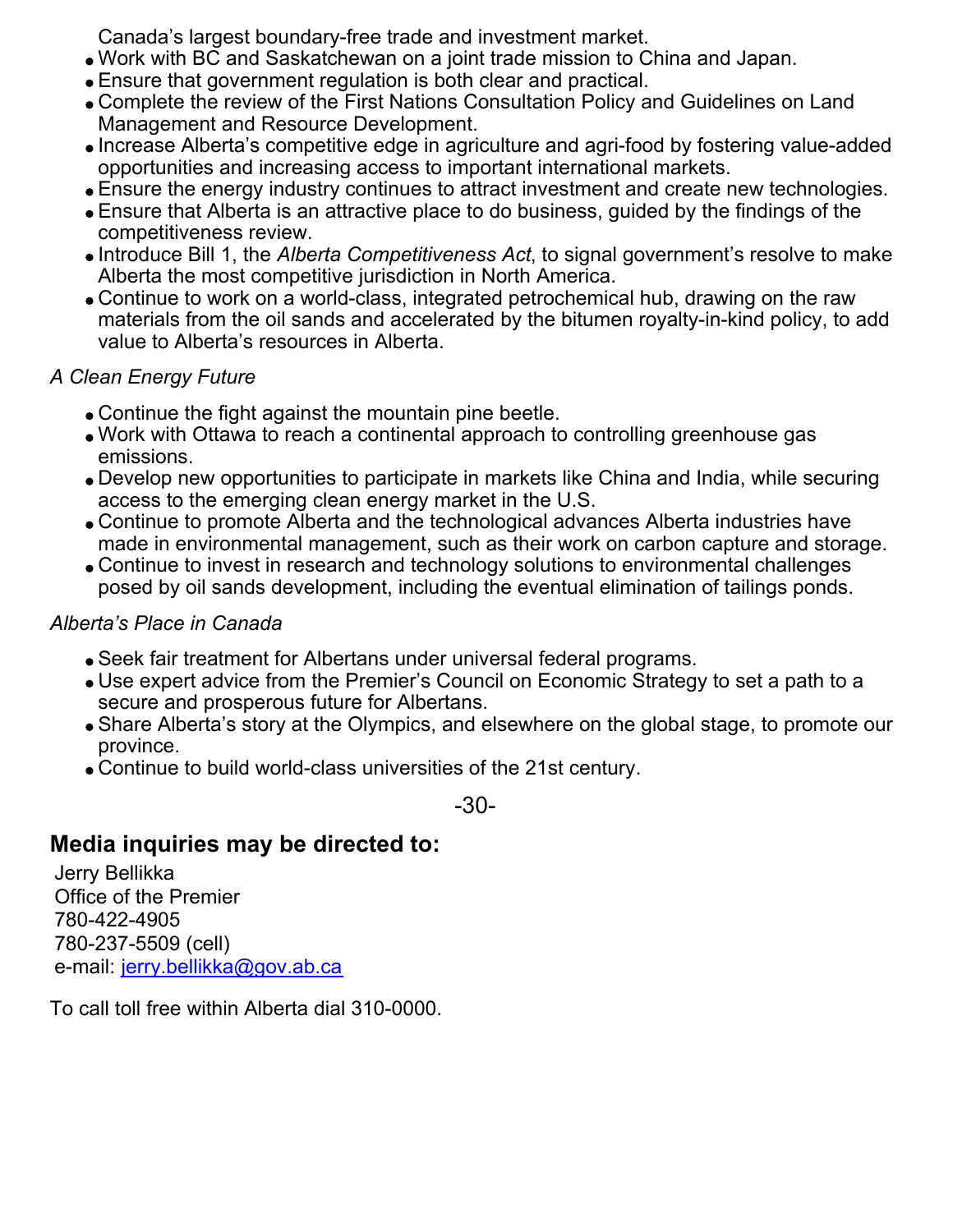

# *February 4, 2010*

# **Bills for Spring 2010 Legislative Sitting**

The following bills will be introduced this spring.

# **Bill 1** *- Alberta Competitiveness Act, 2010* **(Finance and Enterprise)**

The act elevates competitiveness across the province for government, industry and businesses. It aims to improve and increase partnerships between the government and industry, which will help enhance the province's business environment and sharpen Alberta's competitive edge in a global economy.

# *Professional Statutes Amendment Act, 2010* **(Employment and Immigration)**

The act governing professional associations will be amended to include a clause requiring professional regulatory organizations to consult with the ministers responsible for their governing legislation and the *Post Secondary Learning Act*, and to consider their comments prior to the removal or approval of a program of study or educational course from their registration requirements. While government encourages continued education for Albertans, the inclusion of these clauses is intended to address the potential for over-qualification which may be unnecessary for an individual to perform the work.

# *Securities Amendment Act, 2010 (***Finance and Enterprise)**

Amendments to the legislation will lay the groundwork for regulation of credit rating agencies, help Alberta businesses prepare for the switch to new accounting standards in 2011 and further protect Alberta investors by broadening the Alberta Securities Commission's power to deal with faulty disclosure by issuers. The amendments will also continue Alberta's work to harmonize and streamline securities laws and registration requirements with other provinces and territories.

# *Elections Statutes Amendment Act, 2010* **(Justice and Attorney General)**

This bill will amend the *Elections Act* and the *Elections Finances and Contributions Disclosure Ac* t. These amendments were developed in response to recommendations for improvement from the office of the Chief Electoral Officer (CEO). The amendments will update and streamline how provincial elections are held and ensure those involved in electoral campaigning and advertising are properly handling financial contributions and required reporting to the Office of the CEO.

# *Fatal Accidents Amendment Act, 2010* **(Justice and Attorney General)**

The *Fatal Accidents Act* awards a set amount of damages for bereavement to a surviving spouse, adult interdependent partner, parent or child of a deceased person. The proposed amendments would make eligibility for bereavement damages less restrictive by removing references to marital status and would remove the reference to a child as including an "illegitimate" child.